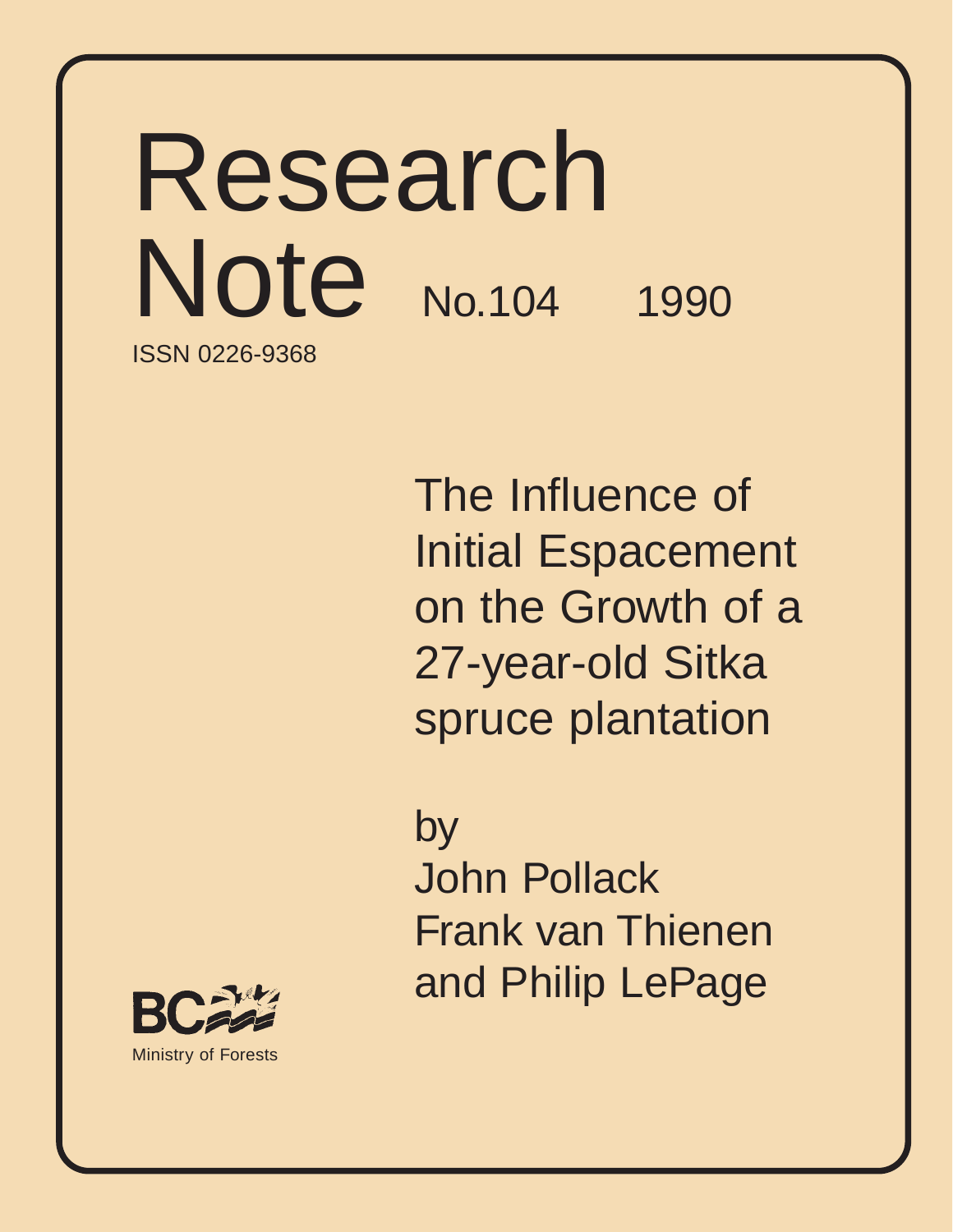# **The Influence of Initial Espacement on the Growth of a 27-year-old Sitka Spruce Plantation**

by

John C. Pollack<sup>1</sup>, Frank van Thienen<sup>2</sup> and Philip LePage<sup>3</sup>

- 1 Forest Sciences, B.C. Ministry of Forests 518 Lake Street, Nelson, B.C. V1L 4C6
- 2 Kalamalka Research Station, B.C. Ministry of Forests 3401 Reservoir Road, Vernon, B.C. V1B 2C7
	- 3 Forest Sciences, B.C. Ministry of Forests Bag 5000, Smithers, B.C. V0J 2N0

# **January 1990**

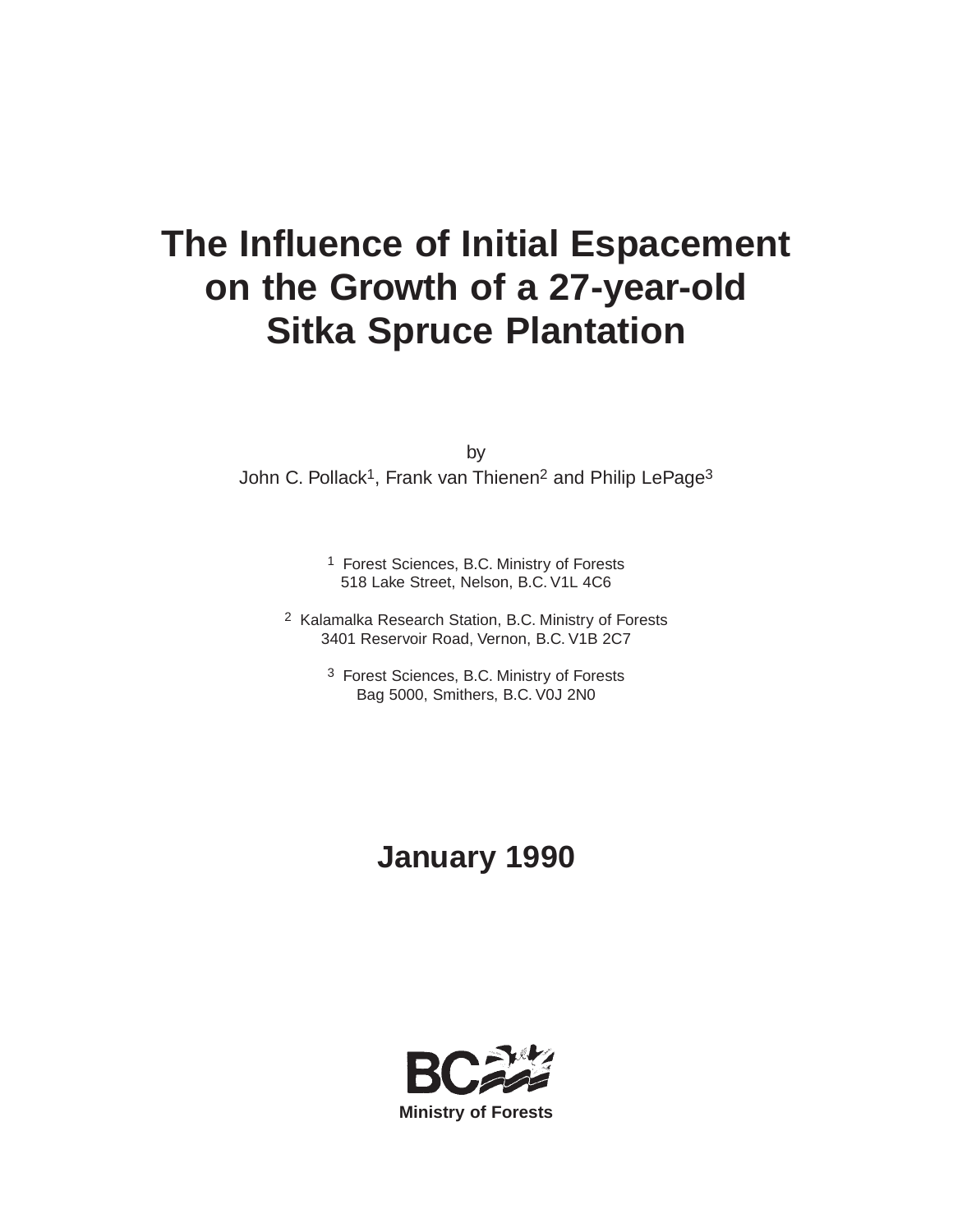#### **Canadian Cataloguing in Publication Data**

Pollack, John C. (John Campbell), 1949- The influence of initial espacement on the growth of a 27-year-old Sitka spruce plantation

(Research note, ISSN 0226-9368 ; no. 104)

ISBN 0-7718-8909-7

1. Sitka spruce - Spacing. 2. Sitka spruce - Growth. I. Van Thienen, F. II. LePage, P. (Philip) III. British Columbia. Ministry of Forests. IV. Title. V. Series: Research note (British Columbia. Ministry of Forests) ; no. 104.

SD397.S56P64 1990 634.9'752565 C90-092032-7

 1990 Province of British Columbia Published by the Research Branch Ministry of Forests 31 Bastion Square Victoria, B.C. V8W 3E7

Copies of this and other Ministry of Forests titles are available from Crown Publications Inc., 546 Yates Street, Victoria, B.C. V8W 1K8.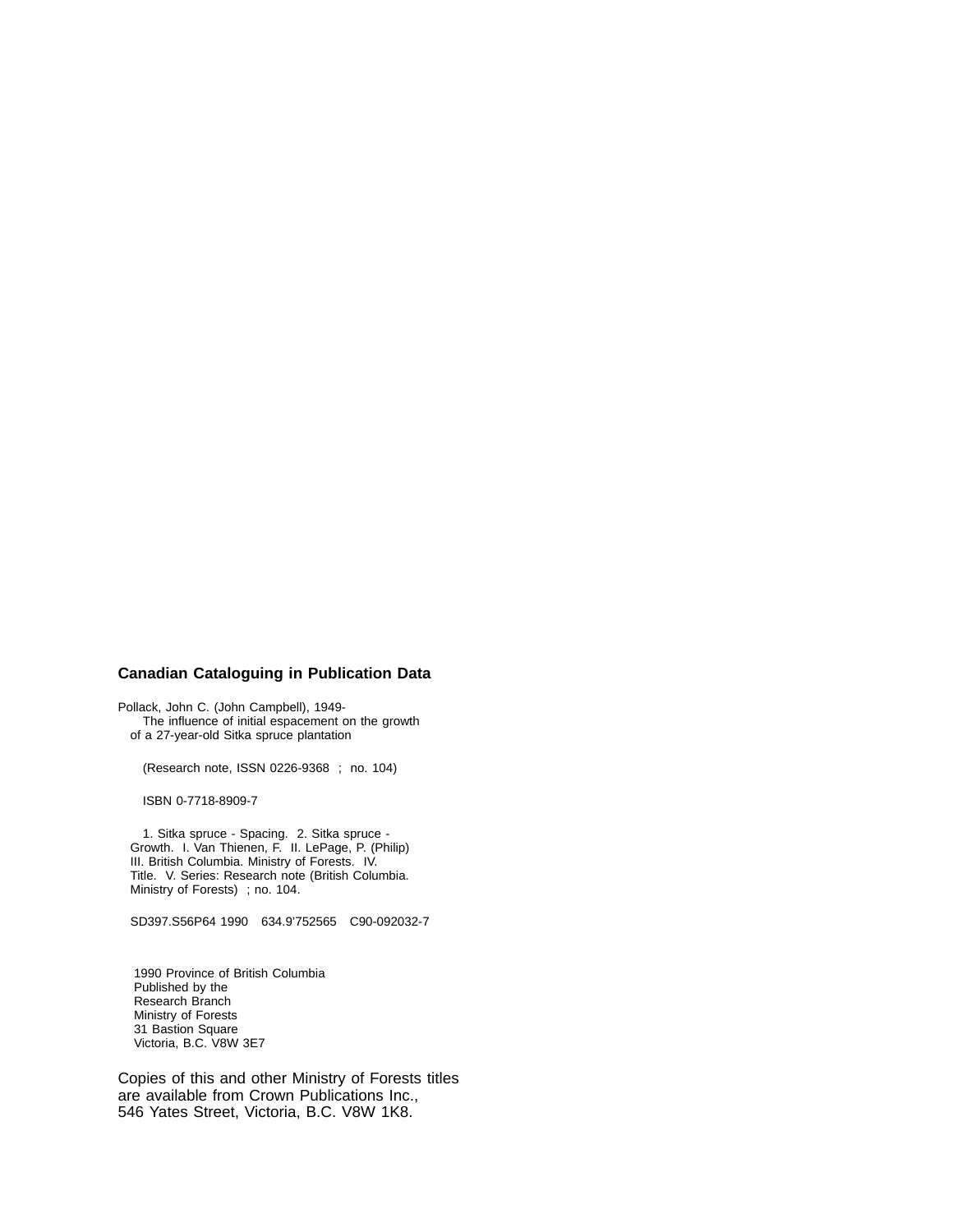# **ABSTRACT**

<span id="page-3-1"></span><span id="page-3-0"></span>Individual tree and stand characteristics were determined in a 27-year-old plantation of Sitka spruce (Picea sitchensis [Bong.] Carr.) near Terrace, B.C. Planting densities ranged from 478 to 2990 stems per hectare. Three stand components were examined: all stems per hectare, the largest 25% diameter at breast height outside bark (dbhob) stems per hectare, and the largest 250 dbhob stems per hectare. Wider espacements produced trees with larger diameters, crowns, and branches after 27 years. Total volume per hectare was greatest in the closest espacement when all trees were considered, although this relationship reversed when only the largest 250 stems per hectare were examined. The results of this experiment suggest there is considerable flexibility in choosing an optimum stocking level, and a range of 800 to 1400 stems per hectare is recommended.

# **ACKNOWLEDGEMENTS**

This study was initiated by D. Armit and maintained by J. Bartlett, A. Waters, B. Chapman and others in the Research Branch, B.C. Ministry of Forests. The authors wish to thank W. Johnstone, J. Barker, J. Goudie, D. Errico, and S. Omule for reviews of earlier papers. M. Stewart typed the manuscript. Finally, this study would have failed without the diligence of local Forest Service and company staff who protected this installation while others were destroyed or damaged by man and nature.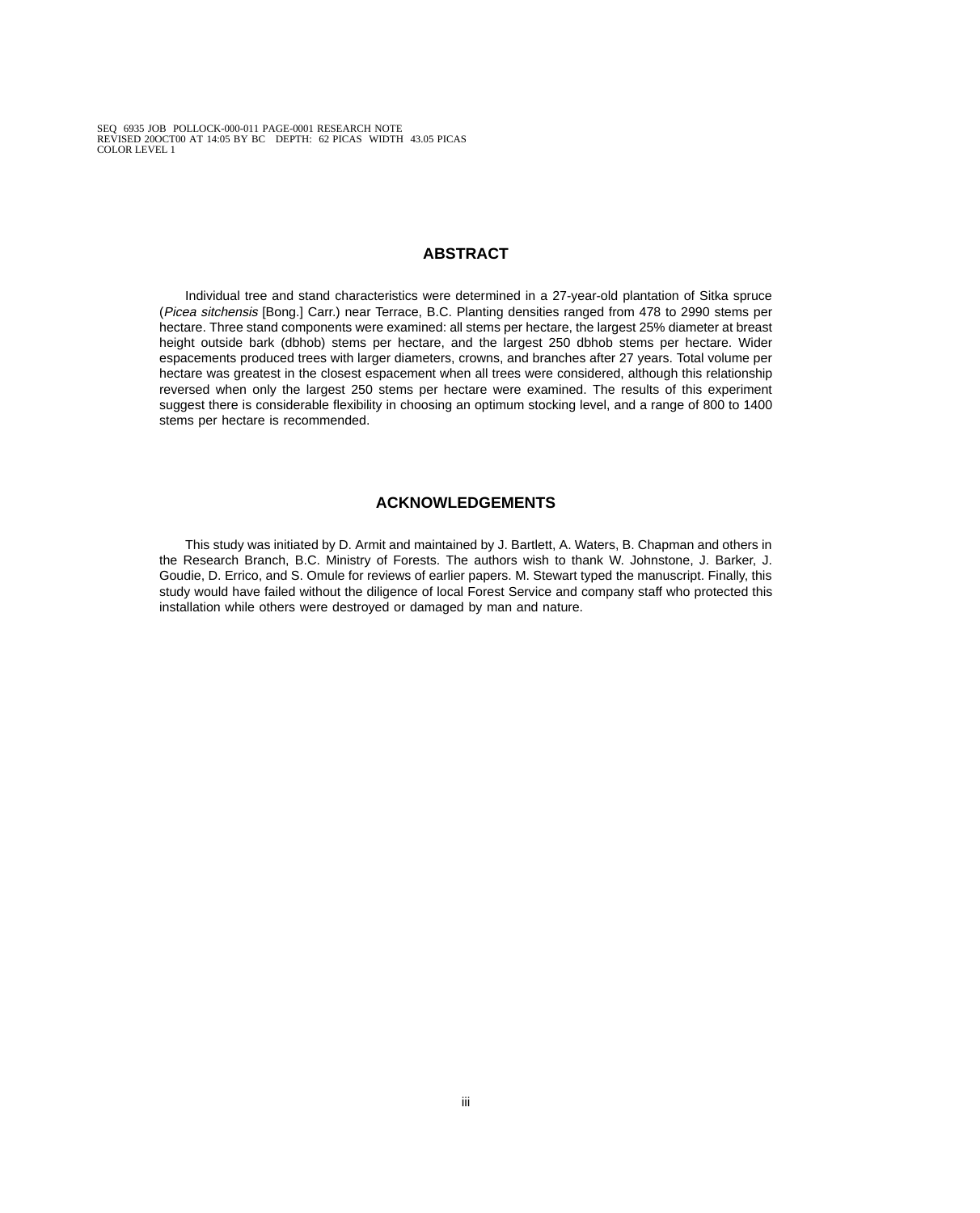# **TABLE OF CONTENTS**

| iii                     |
|-------------------------|
| iii                     |
| $\blacktriangleleft$    |
| $\overline{1}$          |
| 1                       |
| 1                       |
| 3                       |
| $\overline{\mathbf{4}}$ |
| $\overline{4}$          |
| $\overline{4}$          |
| $\overline{7}$          |
| $\overline{7}$          |
| $\overline{7}$          |
| 11                      |
| 13                      |

# **TABLES**

| 1 Treatment plot characteristics and the number of sample trees analyzed for each level of                                                                 | $\mathcal{B}$ |
|------------------------------------------------------------------------------------------------------------------------------------------------------------|---------------|
| 2 Means and standard errors for five variables in four espacements of Sitka spruce:                                                                        | 4             |
| 3 Regression equations for mean height, quadratic mean diameter, volume per tree, and<br>volume per hectare versus age, for the "all-tree" stand component | 5             |
|                                                                                                                                                            | - 5           |
| 5 Means and standard errors for 18 variables in four espacements of 27-year-old                                                                            | 8             |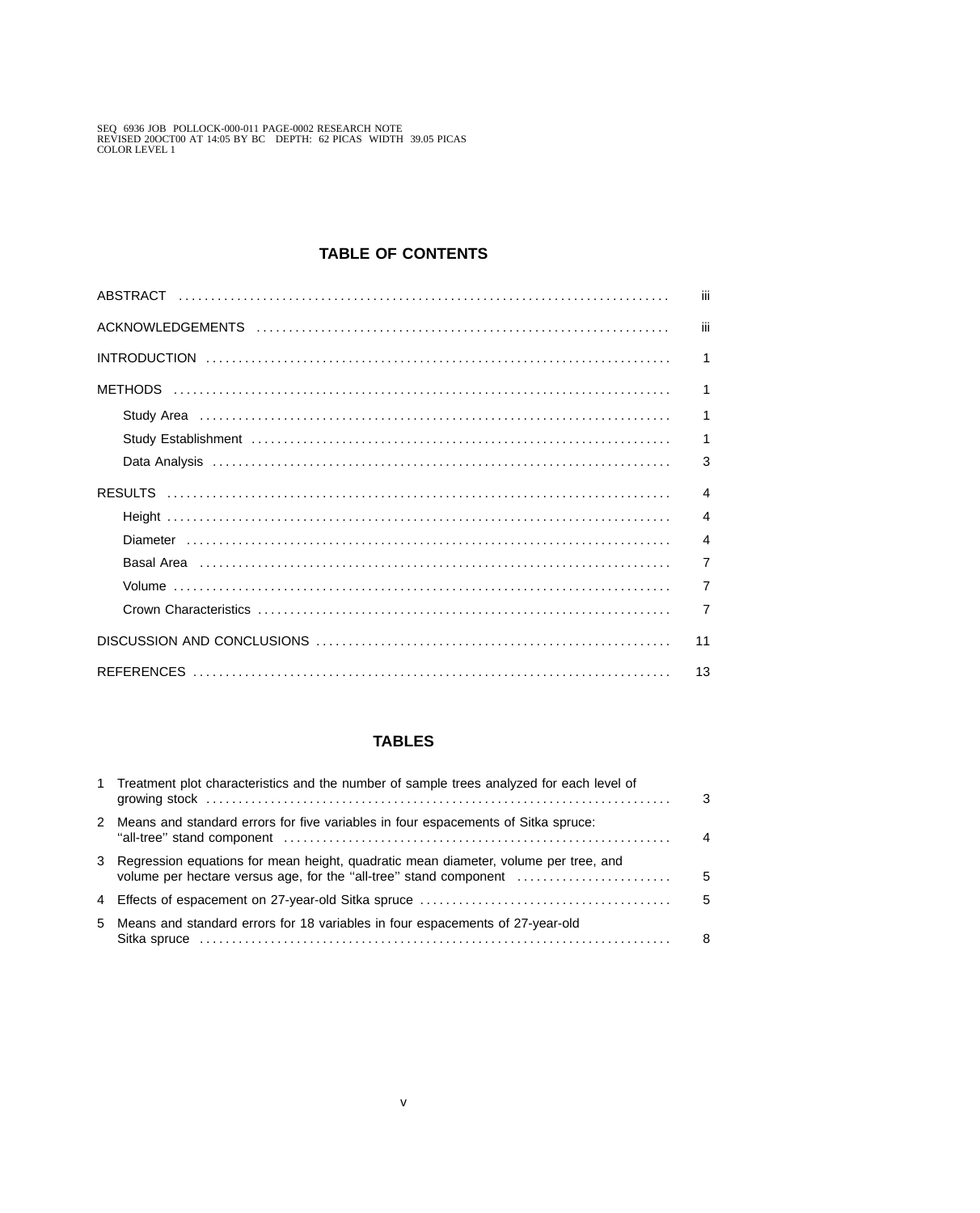# **FIGURES**

|                                                                                       | 2  |
|---------------------------------------------------------------------------------------|----|
| 2 Mean height of Sitka spruce versus age for the all-tree stand component             | -6 |
| 3 Quadratic mean diameter of Sitka spruce versus age for the all-tree stand component | -6 |
| 4 Diameter distribution of 27-year-old Sitka spruce for the all-tree stand component  | 9  |
| 5 Volume/tree of Sitka spruce versus age for the all-tree stand component             | 10 |
| 6 Volume/ha of Sitka spruce versus age for the all-tree stand component               | 10 |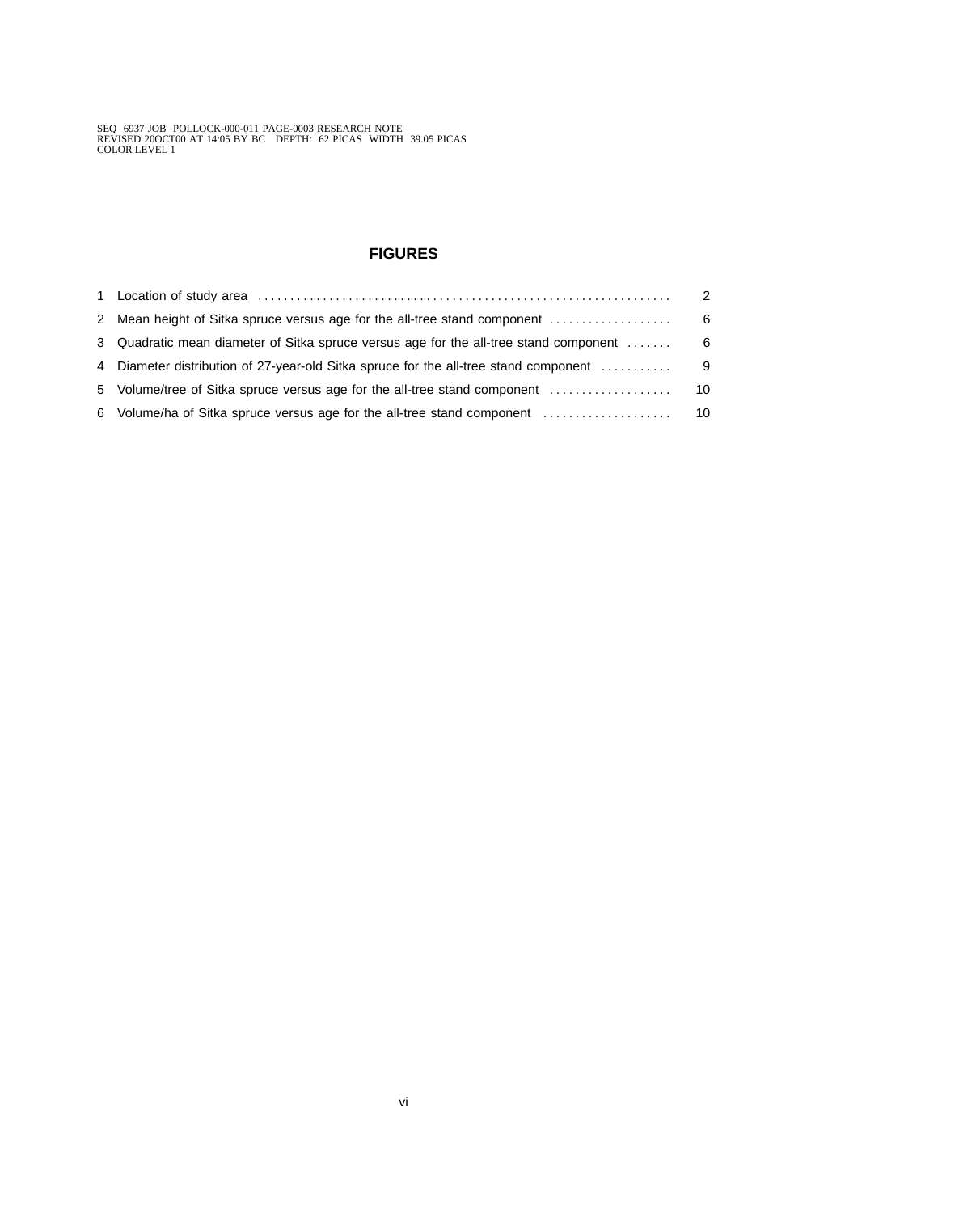## **INTRODUCTION**

<span id="page-6-0"></span>Density control practices are highly desirable to foresters who wish to manipulate the physical characteristics of their stands and increase crop tree size at harvest. To date, nearly all research on stocking control in Sitka spruce (Picea sitchensis [Bong.] Carr.) has focused on thinning studies in which the stocking levels of existing plantations were reduced (Brazier 1970; Jack 1971; Lynch 1980; Hamilton 1981; Kilpatrick et al. 1981; Rollinson 1988). These studies, all conducted in the United Kingdom, demonstrate that early spacing control of Sitka spruce concentrates stand growth on the remaining crop trees.

<span id="page-6-1"></span>Most of the studies, however, relied on stands that were originally planted at higher densities (i.e., 2500-3000 stems per hectare) than are commonly used in North America, and thinnings were used to lower stocking levels at 12 to 30 years of age. In contrast, this project examines the effects of initial differences among plantation densities that remain unthinned 27 years from seed, and that bracket the existing plantation targets of 1000-1100 stems per hectare now used in British Columbia. Such stands are typical of the less intensively managed forests common in North America.

# **METHODS**

#### **Study Area**

<span id="page-6-2"></span>The study area is located on the west side of Kitsumkalum Lake, 32 km northwest of Terrace, B.C. (54 $^{\circ}$ 45' N. Lat., 128° 50' W. Long.) in Westar Timber Ltd. Tree Farm Licence 1 (Figure 1). The site lies at an elevation of 400-450 m in the northern drier maritime subzone of the Coastal Western Hemlock biogeoclimatic zone (Haeussler et al. 1984). Characteristic tree species in climax stands include western hemlock (Tsuga heterophylla [Raf.] Sarg.), amabilis fir (Abies amabilis [Dougl.] Forbes), Sitka spruce, and western redcedar (Thuja plicata Donn). The average pedon is a loamy-sand orthic humo-ferric podzol (CSSC 1978) over glacial till. The terrain is flat to slightly sloping with grades ranging from 3 to 10%, with an east to northeast aspect.

The climate for the subzone is suboceanic with a very wet fall, a cool winter with heavy to very heavy snowfall, and a warm, moist summer with significant dry spells. The mean total precipitation for the subzone is 154 cm and the mean total snowfall is 324 cm. The mean annual temperature is 6.2°C. There is an average frost-free period of 155 days and 1500 growing degree days per year (5° base temperature).

#### **Study Establishment**

The harvest of a mature forest of Sitka spruce, western hemlock, and amabilis fir was followed by an intensive wildfire in 1958. A randomized complete-block design with three replications of four espacements was laid out in 1960. The plots consist of 144 trees arranged in a  $12 \times 12$  square. Within each plot, the inner 64 trees are permanently marked sample trees and the outer 80 trees in two rows serve as buffers. The installation was planted in May 1961 with 2+0 bareroot seedlings of local provenance, and a reserve of seedlings was established. Dead sample and buffer trees were replaced with reserve trees to ensure plots contained seedlings of identical age and provenance. Approximately 22% of the trees were replaced in this manner between 1961 and 1965.

Additional maintenance was performed as necessary to keep the plots intact. Hardwood species and coniferous wildlings were removed on three occasions. In 1967, the trees were sprayed with nicotine sulphate to control Cooley spruce gall aphid (Adelges cooleyi [Gill]). Some barking damage from porcupines was noted in one plot during the last assessment, yet sample trees were healthy, vigorous, and undamaged as of September 1987.

Assessments of sample trees, including measurements of height and dbhob at 1.37 m, were performed 7, 12, and 17 years from seed. The assessments at 23 and 27 years were more detailed. Height was measured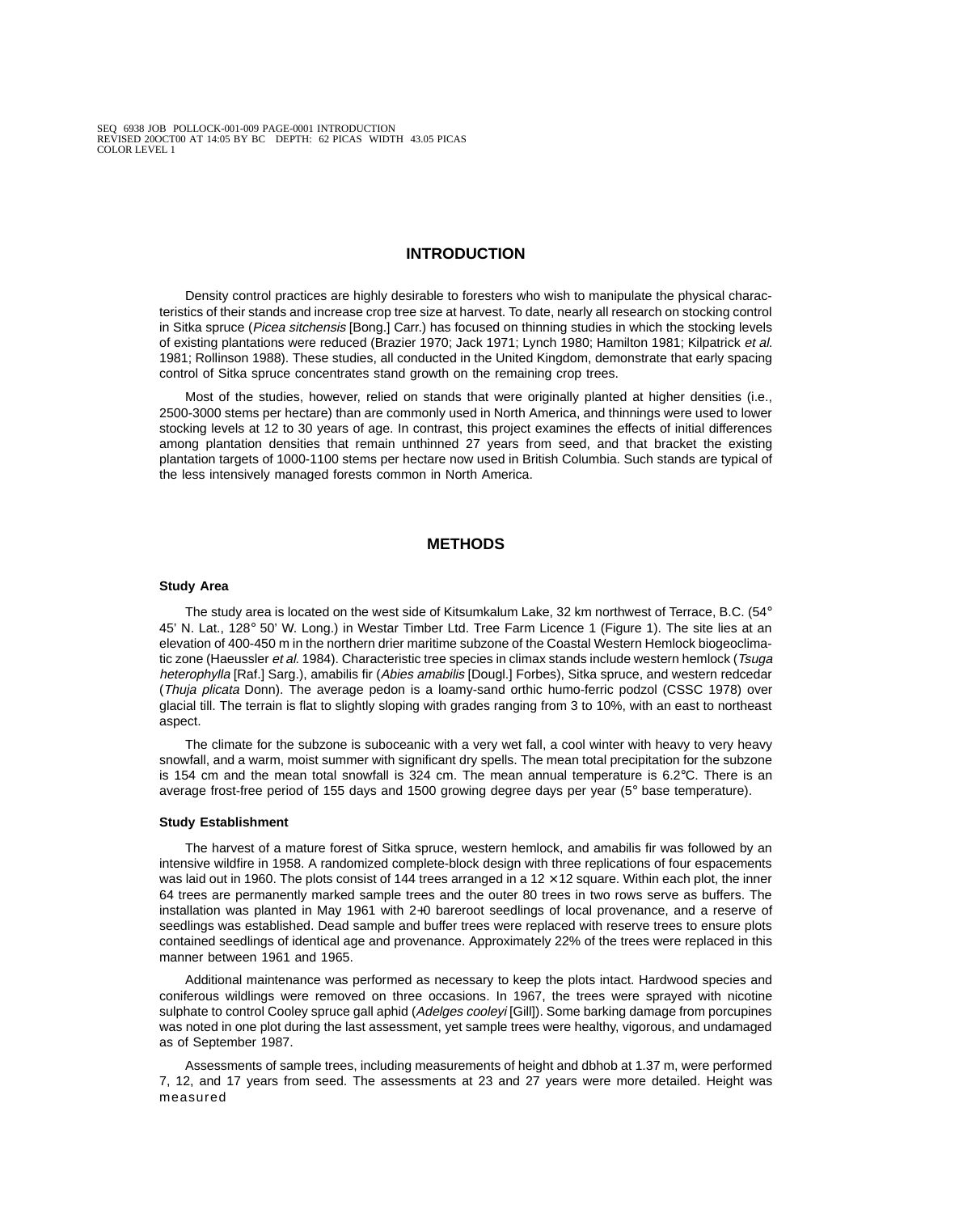<span id="page-7-0"></span>

FIGURE 1. Location of study area.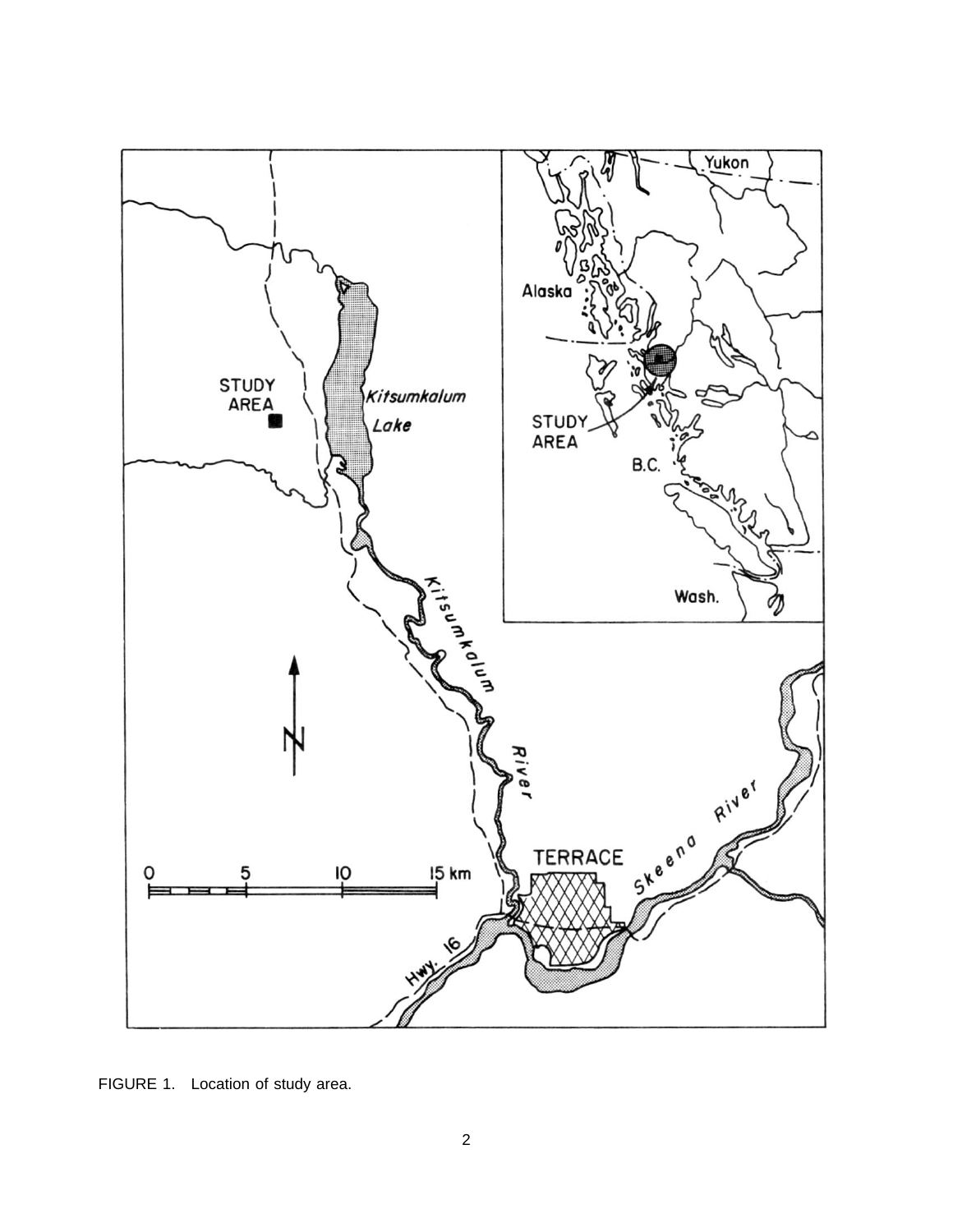<span id="page-8-0"></span>to the nearest 10 cm with height poles, and dbhob at 1.30 m was measured to the nearest 0.1 cm with diameter tapes. The diameter of the largest branch in the whorl nearest breast height was measured to the nearest 0.01 cm, using dial calipers, at a point 2 cm from the bole. The height of the lowest living branch was determined to the nearest 5 cm, and two measurements of crown diameter were taken, at right angles, to the nearest 10 cm.

#### **Data Analysis**

Individual sample trees were examined during the 27-year assessment to determine if their history and surroundings were consistent with each treatment. A small number of trees adjacent to trees killed by man, and a number of multiple-stemmed trees, were excluded from the analysis.

In the detailed 27-year assessment, the data were sorted into three stand components (Table 1):

- 1. all sample trees;
- 2. the largest (dbhob) 25% of all sample trees; and
- 3. the equivalent of the largest (dbhob) 250 stems per hectare.

For each tree in each stand component, the mean crown diameter and circular projected area for the crown were calculated. Individual tree volumes were determined using a volume equation from Smith and Breadon (1964). Per-hectare basal area, volume, and increment values were evaluated as net values (i.e., excluding mortality, which was insignificant). These values were calculated by multiplying the mean value of sample trees in each plot times the planting densities given in Table 1. Crown closure for individual plots was determined as a percentage of the sum of all projected crown areas divided by the plot area. Statistical significance was determined by analyses of variance with linear and cubic contrasts for the all-tree, largest 25%, and largest 250 stems per hectare stand components at 27 years.

|                                            |                               |                          | <b>Stand component</b>    |                                                     |                           |                                                     |                           |                                              |
|--------------------------------------------|-------------------------------|--------------------------|---------------------------|-----------------------------------------------------|---------------------------|-----------------------------------------------------|---------------------------|----------------------------------------------|
|                                            | All trees                     |                          | Largest 25%               |                                                     | Largest 250/ha            |                                                     |                           |                                              |
| <b>Plantation</b><br>density<br>(stems/ha) | Inter-tree<br>distance<br>(m) | <b>Plot size</b><br>(ha) | No. of<br>sample<br>trees | <b>Equivalent</b><br>stand<br>density<br>(stems/ha) | No. of<br>sample<br>trees | <b>Equivalent</b><br>stand<br>density<br>(stems/ha) | No. of<br>sample<br>trees | Equivalent<br>stand<br>density<br>(stems/ha) |
| 478                                        | 4.57                          | 0.301                    | 64                        | 478                                                 | 16                        | 120                                                 | 33                        | 250                                          |
| 747                                        | 3.66                          | 0.193                    | 64                        | 747                                                 | 16                        | 187                                                 | 21                        | 250                                          |
| 1329                                       | 2.74                          | 0.108                    | 64                        | 1329                                                | 16                        | 332                                                 | 12                        | 250                                          |
| 2990                                       | 1.83                          | 0.048                    | 64                        | 2990                                                | 16                        | 747                                                 | 5                         | 250                                          |

#### <span id="page-8-1"></span>TABLE 1. Treatment plot characteristics and the number of sample trees analyzed for each level of growing stock

For the remaining assessment dates, treatment means were determined for the all-tree stand component only. Mean stand height, quadratic mean dbhob, basal area per tree, volume per tree, and volume per hectare were calculated for 12, 17, and 23 years. Only mean stand height was determined for 7 years as many sample trees had not yet reached the 1.37-m height necessary for dbhob measurements. Stepwise multiple regression analyses were conducted using the plot means for mean stand height, quadratic mean dbhob, volume per tree, and volume per hectare, versus age.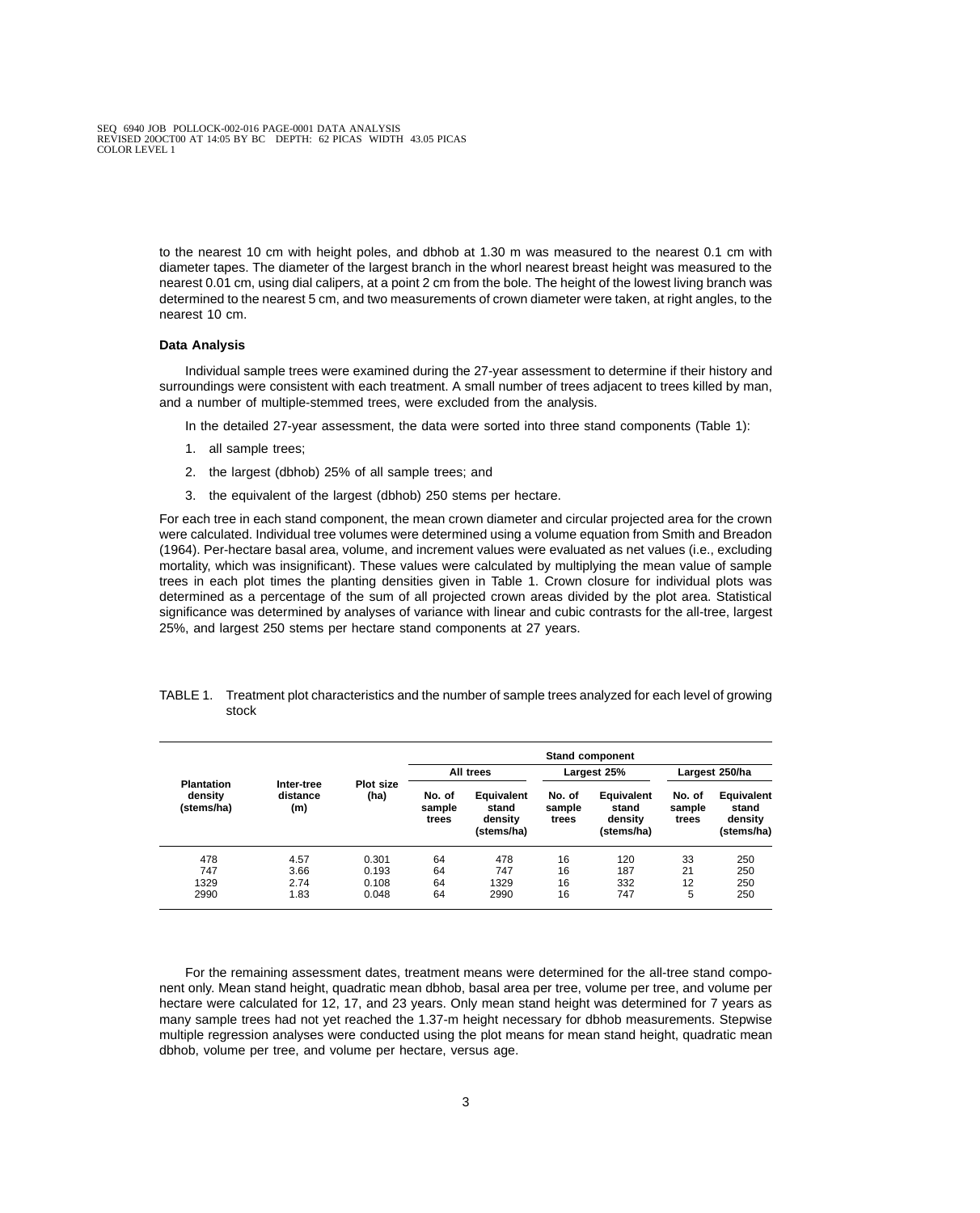# **RESULTS**

#### <span id="page-9-0"></span>**Height**

Height characteristics were not greatly affected by plantation density (Tables 2-4). However, a gradient was visible from age 12, with greater plantation densities producing shorter trees in the all-tree stand component (Figure 2). At age 27, mean height, mean top height, and mean periodic height growth (23-27 years) were not significantly affected by changes in espacement, although 478 stems per hectare produced 16% taller trees than did 2990 stems per hectare (Tables 4-5). A similar gradient was observed for mean top height, but it was not apparent for periodic height growth. Differences among espacements were least pronounced in the largest 250 stems per hectare component, as compared to the all-tree and largest 25% components.

A regression of height versus age produced an  $R<sup>2</sup>$  of 0.951 (Table 3).

<span id="page-9-2"></span>

| TABLE 2. Means and standard errors for five variables in four espacements of Sitka spruce: "all-tree" stand |  |
|-------------------------------------------------------------------------------------------------------------|--|
| component                                                                                                   |  |

<span id="page-9-1"></span>

|                                         | <b>Plantation</b>          |                                                                          |                                                                                    | Total age (years)                                                                  |                                                                                      |                                                                                          |  |
|-----------------------------------------|----------------------------|--------------------------------------------------------------------------|------------------------------------------------------------------------------------|------------------------------------------------------------------------------------|--------------------------------------------------------------------------------------|------------------------------------------------------------------------------------------|--|
| Variable                                | density<br>(stems/ha)      | 7 <sup>a</sup>                                                           | 12                                                                                 | 17                                                                                 | 23                                                                                   | 27                                                                                       |  |
| Mean height<br>(m)                      | 478<br>747<br>1329<br>2990 | $0.97 \pm 0.030$<br>$0.89 + 0.030$<br>$0.76 + 0.025$<br>$0.89 \pm 0.030$ | $2.71 \pm 0.073$<br>$2.58 + 0.082$<br>2.17±0.057<br>$2.11 \pm 0.053$               | $5.30 \pm 0.134$<br>$5.09 \pm 0.161$<br>$4.43 \pm 0.115$<br>4.14±0.094             | $8.31 \pm 0.176$<br>$7.90+0.223$<br>$7.23 \pm 0.157$<br>7.03±0.139                   | $10.33 \pm 0.191$<br>$9.83 \pm 0.242$<br>$9.33 \pm 0.175$<br>$8.93 \pm 0.155$            |  |
| Quadratic mean dbh<br>(cm)              | 478<br>747<br>1329<br>2990 | ۰<br>۰                                                                   | $3.3 \pm 0.40$<br>$3.3 \pm 0.52$<br>$2.3 \pm 0.27$<br>$2.2 \pm 0.19$               | $8.0 \pm 0.84$<br>$7.8 + 1.30$<br>$6.2 \pm 0.71$<br>$5.9 \pm 0.34$                 | $14.6 \pm 1.05$<br>$13.7 + 1.69$<br>$11.4 \pm 0.92$<br>$9.9 \pm 0.39$                | $20.3 \pm 1.13$<br>18.6±1.75<br>$15.2 \pm 1.05$<br>12.4±0.55                             |  |
| Basal area/tree<br>(cm <sup>2</sup> )   | 478<br>747<br>1329<br>2990 | ۰<br>۰                                                                   | $9+0.8$<br>$10+0.8$<br>$4 + 0.4$<br>$4 + 0.3$                                      | $51 + 3.1$<br>50±3.4<br>$31 + 2.1$<br>$28 + 1.6$                                   | $169 + 7.8$<br>$151 \pm 8.3$<br>$105 + 5.6$<br>78±3.5                                | $322+13.1$<br>$274 \pm 13.3$<br>$185 + 9.0$<br>$123 + 5.0$                               |  |
| Total volume/tree<br>(m <sup>3</sup> )  | 478<br>747<br>1329<br>2990 | ۰<br>۰                                                                   | $0.008 \pm 0.0002$<br>$0.008 + 0.0002$<br>$0.007 \pm 0.0001$<br>$0.007 \pm 0.0001$ | $0.020 \pm 0.0012$<br>$0.020 + 0.0011$<br>$0.014 \pm 0.0007$<br>$0.012 \pm 0.0004$ | $0.075 \pm 0.0042$<br>$0.067 \pm 0.0041$<br>$0.044 \pm 0.0027$<br>$0.033 \pm 0.0016$ | $0.1632 \pm 0.0084$<br>$0.1381 \pm 0.0079$<br>$0.0891 \pm 0.0053$<br>$0.0581 \pm 0.0029$ |  |
| Total volume/ha<br>(m <sup>3</sup> /ha) | 478<br>747<br>1329<br>2990 | ۰                                                                        | $4+0.1$<br>$6 + 0.3$<br>$9 + 0.1$<br>$20 \pm 0.2$                                  | $8 + 1.5$<br>$13 + 3.0$<br>$15+2.0$<br>$32+2.3$                                    | $36 \pm 6.6$<br>51±13.2<br>$58 + 11.2$<br>$97 + 8.3$                                 | 78±12.6<br>104±24.0<br>117±22.2<br>172±17.5                                              |  |

<sup>a</sup> Few sample trees exceeded breast height at 7 years; therefore, dbh, basal area, and volume measures are not presented.

#### **Diameter**

For the all-tree stand component, quadratic mean diameter was reduced at greater plantation densities at age 12, and these differences increased with time to age 27 (Figure 3 and Table 4). A regression of quadratic mean diameter versus age and density produced an  $R<sup>2</sup>$  of 0.934 (Table 3). At age 27, the quadratic mean diameter at 478 stems per hectare was 64% larger than at 2990 stems per hectare (Table 5). A parallel relationship was observed in the largest 25% stand component. However, differences in both arithmetic and quadratic mean dbhob's were less pronounced in the largest 250 stems per hectare component. The quadratic mean diameter at 478 stems per hectare was only 27% larger than observed at 2990 stems per hectare in this component.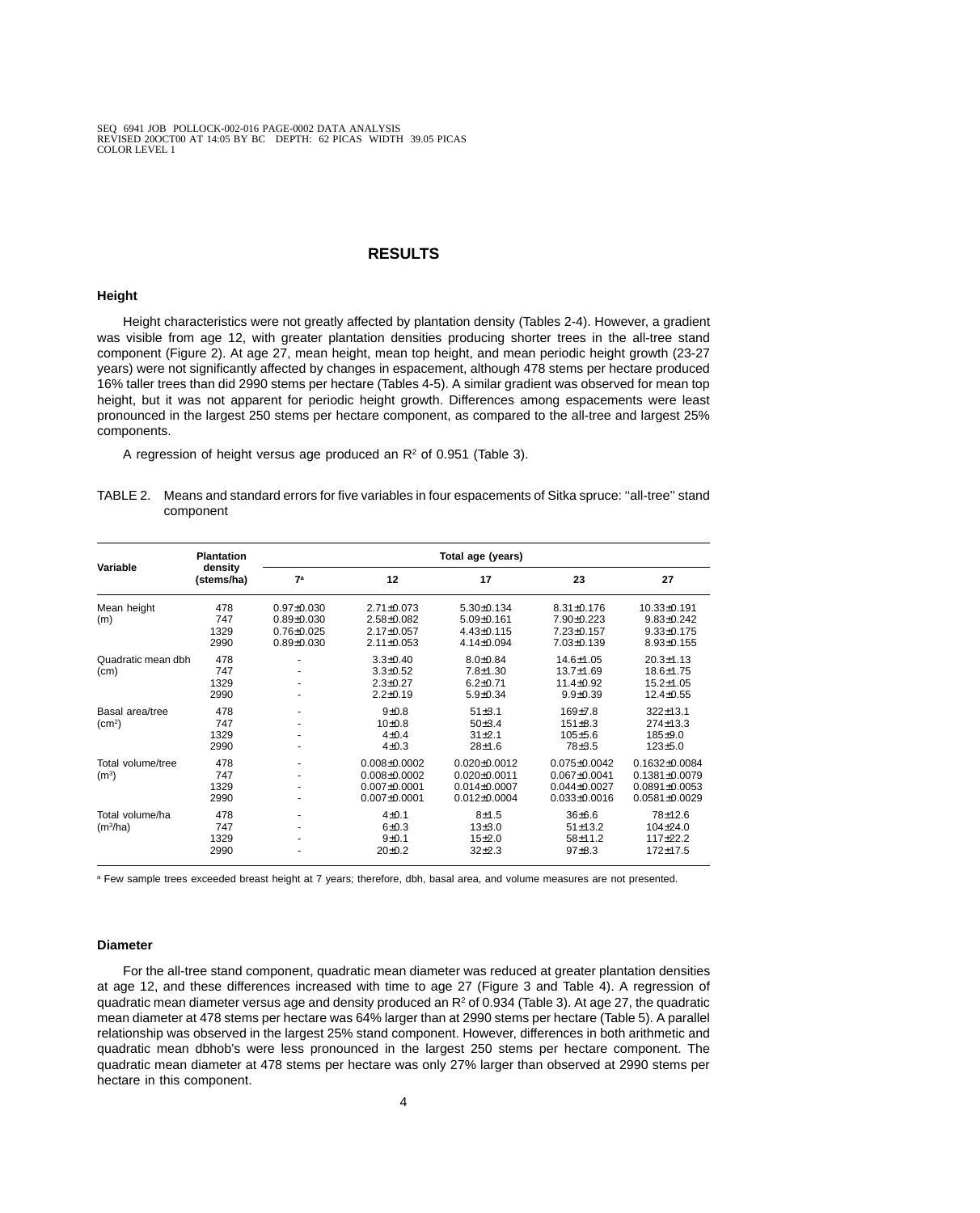<span id="page-10-0"></span>TABLE 3. Regression equations for mean height, quadratic mean diameter, volume per tree, and volume per hectare versus age, for the ''all-tree'' stand component

| <b>Equation</b>                                                          | Model $R^2$ | Partial $r^2$                        |                |
|--------------------------------------------------------------------------|-------------|--------------------------------------|----------------|
| Ht = $-0.00492 + 0.01808$ Age <sup>2</sup> - 0.00000675 Age <sup>4</sup> | 0.951       | Age <sup>2</sup><br>Age <sup>4</sup> | 0.942<br>0.009 |
| $QDBH = 4.691 + 0.8974$ Age - 4.164 Log (SPH)                            | 0.934       | Age<br>Log (SPH)                     | 0.897<br>0.037 |
| $VOL = 0.02222 + 0.00000018$ Age <sup>4</sup> + 20.10<br><b>SPH</b>      | 0.733       | Age <sup>4</sup><br>$(SPH)-1$        | 0.642<br>0.091 |
| VOLH = $-19.49 + 0.00018$ Age <sup>4</sup> + 0.01644 SPH                 | 0.834       | Age <sup>4</sup><br><b>SPH</b>       | 0.696<br>0.138 |

where  $Ht =$  mean height (m) of all trees QDBH= quadratic mean diameter (cm), outside bark VOL = total volume per tree  $(m<sup>3</sup>)$ VOLH = total volume per hectare  $(m^3/ha)$ Age  $=$  total age from seed  $SPH =$  plantation density, in stems/hectare

#### <span id="page-10-1"></span>TABLE 4. Effects of espacement on 27-year-old Sitka spruce

|                                                 |           | P value by stand component |                    |
|-------------------------------------------------|-----------|----------------------------|--------------------|
| Variable                                        | All trees | Largest 25%                | Largest 250/<br>ha |
| Mean height (age 27)                            | 0.3204    | 0.1403                     | 0.8407             |
| Mean top height                                 | 0.4484    | 0.4484                     | 0.4484             |
| Periodic height growth (ages 23-27)             | 0.2543    | 0.8416                     | 0.8175             |
| Arithmetic mean dbhob                           | 0.0068    | 0.0006                     | 0.0751             |
| Quadratic mean dbhob                            | 0.0042    | 0.0006                     | 0.0616             |
| Periodic diameter increment (ages 23-27)        | 0.0001    | 0.0001                     | 0.0015             |
| Basal area/tree                                 | 0.0054    | 0.0005                     | 0.0591             |
| Basal area/ha                                   | 0.0044    | 0.0016                     | 0.0591             |
| Periodic basal area increment/ha (ages 23-27)   | 0.0187    | 0.0055                     | 0.0061             |
| Total volume/tree                               | 0.0142    | 0.0024                     | 0.1056             |
| Total volume/ha                                 | 0.0128    | 0.0058                     | 0.1056             |
| Periodic total volume increment/ha (ages 23-27) | 0.0450    | 0.0140                     | 0.0254             |
| Crown diameter                                  | 0.0013    | 0.0002                     | 0.0017             |
| Crown area                                      | 0.0018    | 0.0005                     | 0.0025             |
| Height to lowest living branch                  | 0.0005    | 0.0001                     | 0.0002             |
| Percent live crown                              | 0.0001    | 0.0001                     | 0.0001             |
| Percent crown closure                           | 0.0003    |                            |                    |
| Diameter of largest branch at breast height     | 0.0001    | 0.0016                     | 0.0037             |

NOTE: Significance based on linear contrasts among treatments.

Diameter distribution curves for the all-tree component at age 27 showed a narrow range at 2990 stems per hectare versus wider ranges for the lower densities (Figure 4). Only 1.3% of all trees exceeded 20 cm dbhob in the 2990 stems per hectare density, whereas 65.6% of all trees exceeded this diameter at 474 stems per hectare.

Mean periodic diameter increment between ages 23 and 27 decreased as plantation density increased for all three stand components (Table 4). Differences were greatest for the all-tree and largest 25% components, with the 478 stems per hectare increments being 124 and 106% greater than the 2990 stems per hectare increments, respectively (Table 5). Differences among densities were reduced to 74% when only the largest 250 stems per hectare component was compared.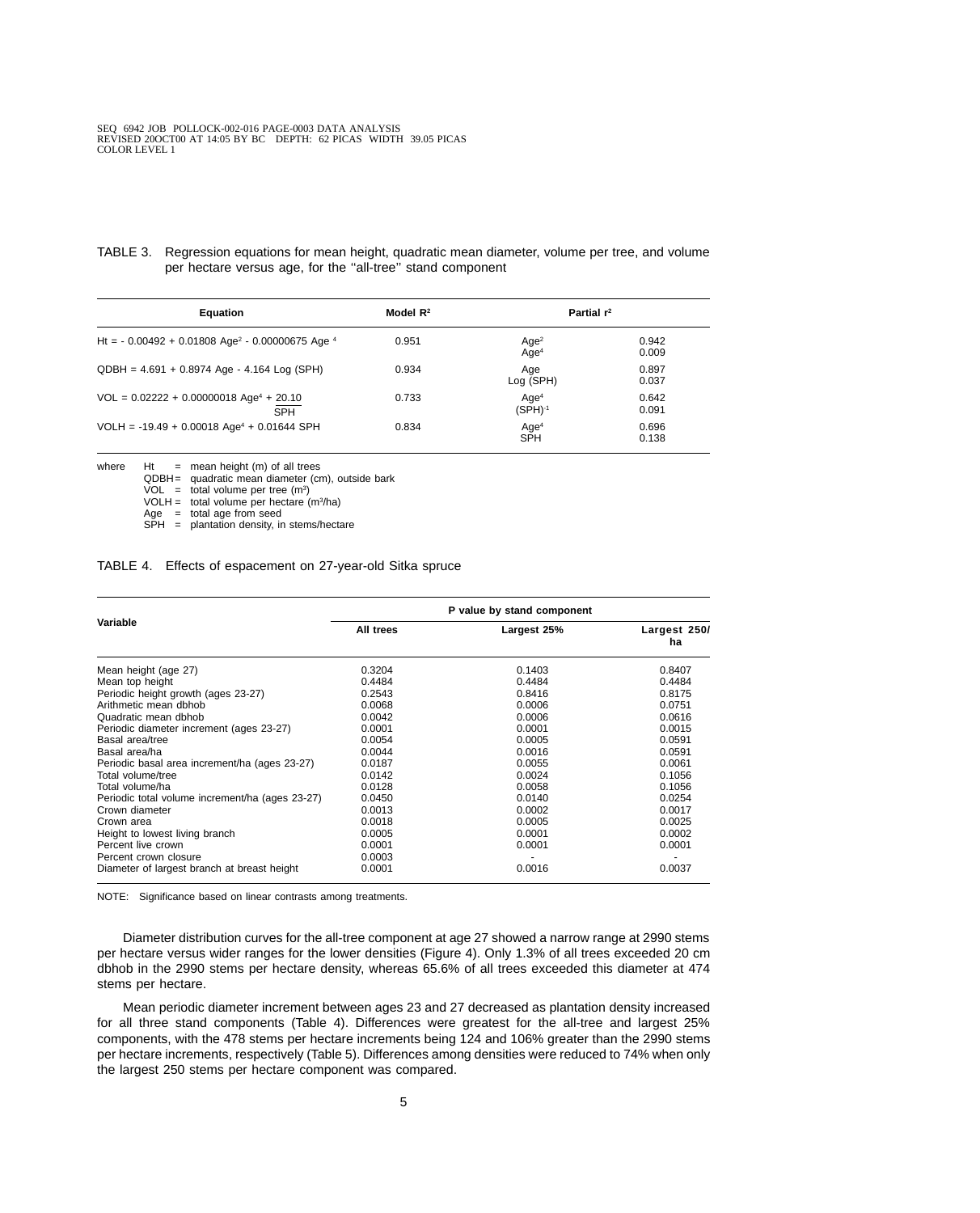<span id="page-11-0"></span>

<span id="page-11-1"></span>FIGURE 2. Mean height of Sitka spruce versus age for the all-tree stand component.



FIGURE 3. Quadratic mean diameter of Sitka spruce versus age for the all-tree stand component.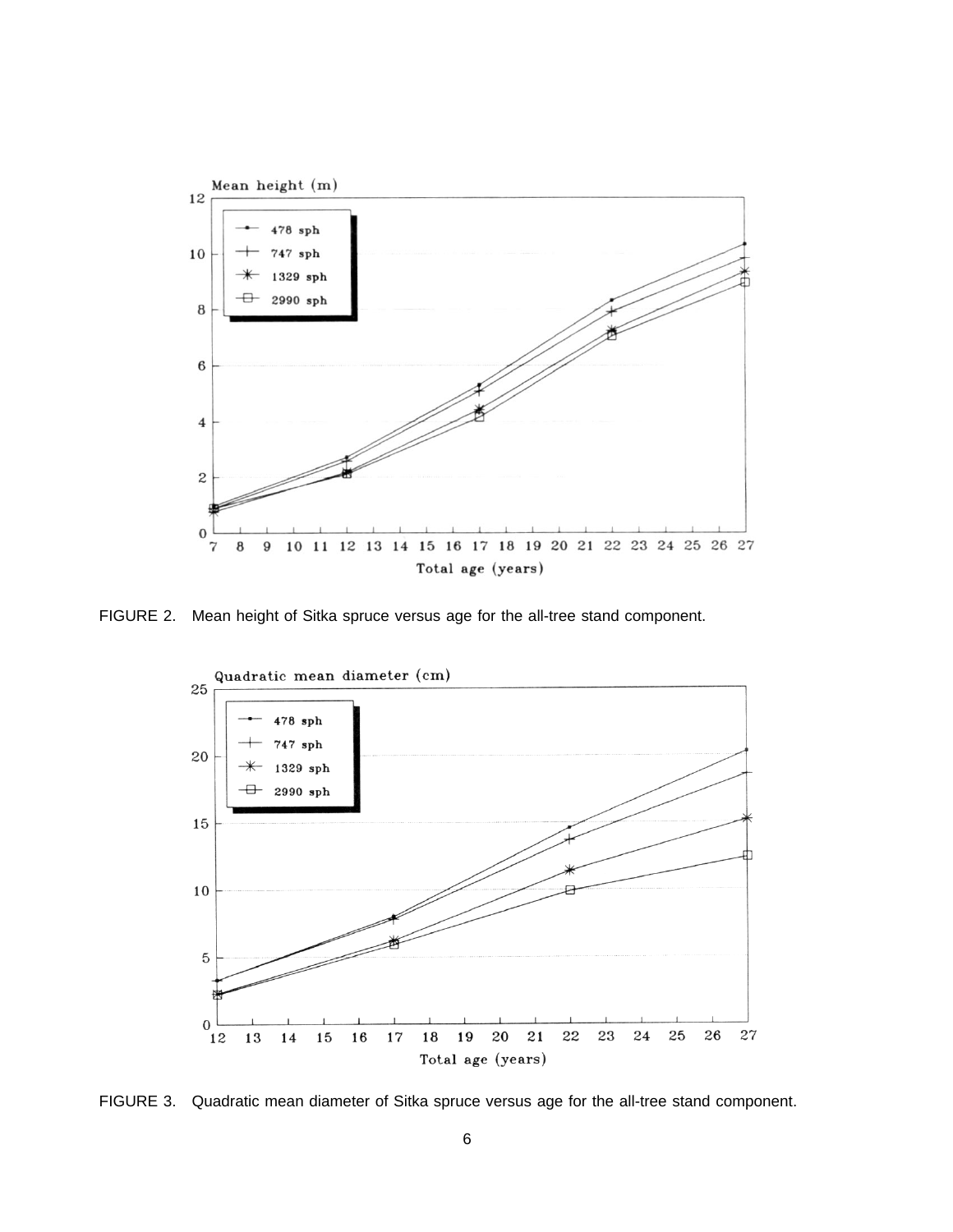#### <span id="page-12-0"></span>**Basal Area**

Differences in mean basal area per tree were pronounced in the all-tree component at age 12, and increased with time (Table 2). At age 27, the mean basal area per tree decreased with increased density, whereas mean basal area per hectare and periodic (ages 23-27) basal area increment per hectare increased for all three stand components (Table 4).

In the all-tree and largest 25% components, the mean basal areas of trees grown at 478 stems per hectare were 162 and 154% greater, respectively, than at 2990 stems per hectare (Table 5). This value dropped to 59% when only the largest 250 stems per hectare component was considered.

Mean basal area per hectare was greatest in the highest planting density. Plantations grown at 478 stems per hectare produced only 43% of the basal area of those grown at 2990 stems per hectare for the alltree component. The largest 25% component was similar, yet the largest 250 stems per hectare component yielded 58% more basal area per hectare at 478 stems per hectare than at 2990 stems per hectare.

Periodic basal area increment per hectare (ages 23-27) displayed similar trends (Table 5). Plantations grown at 478 stems per hectare produced only 56 and 52% of the increment yielded by 2990 stems per hectare for both the all-tree and largest 25% stand components, respectively. However, 478 stems per hectare produced 109% more basal area increment per hectare than did 2990 stems per hectare in the largest 250 stems per hectare stand component.

#### <span id="page-12-1"></span>**Volume**

Total volume per tree increased with wider espacement (Table 4). Trees at 478 stems per hectare were 181% larger than trees at 2990 stems per hectare. When total volume per hectare was considered, closer espacements produced more volume per hectare than wider espacements because of the greater number of smaller trees. Thus, at 27 years of age, a plantation of Sitka spruce grown at a density of 478 stems per hectare produced only 45% of the volume per unit area of a plantation, with a density of 2990 stems per hectare (Table 5).

While these relationships held for both the all-tree and the largest 25% stand components, they were not observed when only the largest 250 stems per hectare were considered (Table 4). Furthermore, although total volume per hectare and total volume per tree did decrease with increased stocking levels, these volumes were virtually identical for 478 and 747 stems per hectare in this stand component.

Regression equations for volume per tree and volume per hectare versus age produced  $R<sup>2</sup>$  values of 0.733 and 0.834, respectively (Table 3), with pronounced differences among espacements at all ages (Table 2; Figures 5 and 6).

#### **Crown Characteristics**

At age 27, all crown characteristics were significantly affected by density for all three stand components (Table 4). Trees grown at lower plantation densities displayed larger crown diameters, crown areas, percentages of live crown, and lower percentages of crown closure (Table 5). In the 478 stems per hectare density, mean crown area was 17.2  $m^2$  as compared to 6.9  $m^2$  for 2990 stems per hectare. Percent live crown was 97.4 and 84.2% for the corresponding plantation densities, and percent crown closure was 83 and 205%, respectively.

The mean diameter of the largest branch at breast height increased as plantation density decreased for all three stand components (Table 4). Wider espacements produced larger branches at this standard measurement position. In the all-tree stand component, 2990 stems per hectare produced branches 15.9 mm in diameter, which was 59% of the diameter of the branches produced at 478 stems per hectare. This relationship was similar when only the largest 25% of trees in the plantation were examined, but the differences among densities decreased when only the largest 250 stems per hectare trees were considered.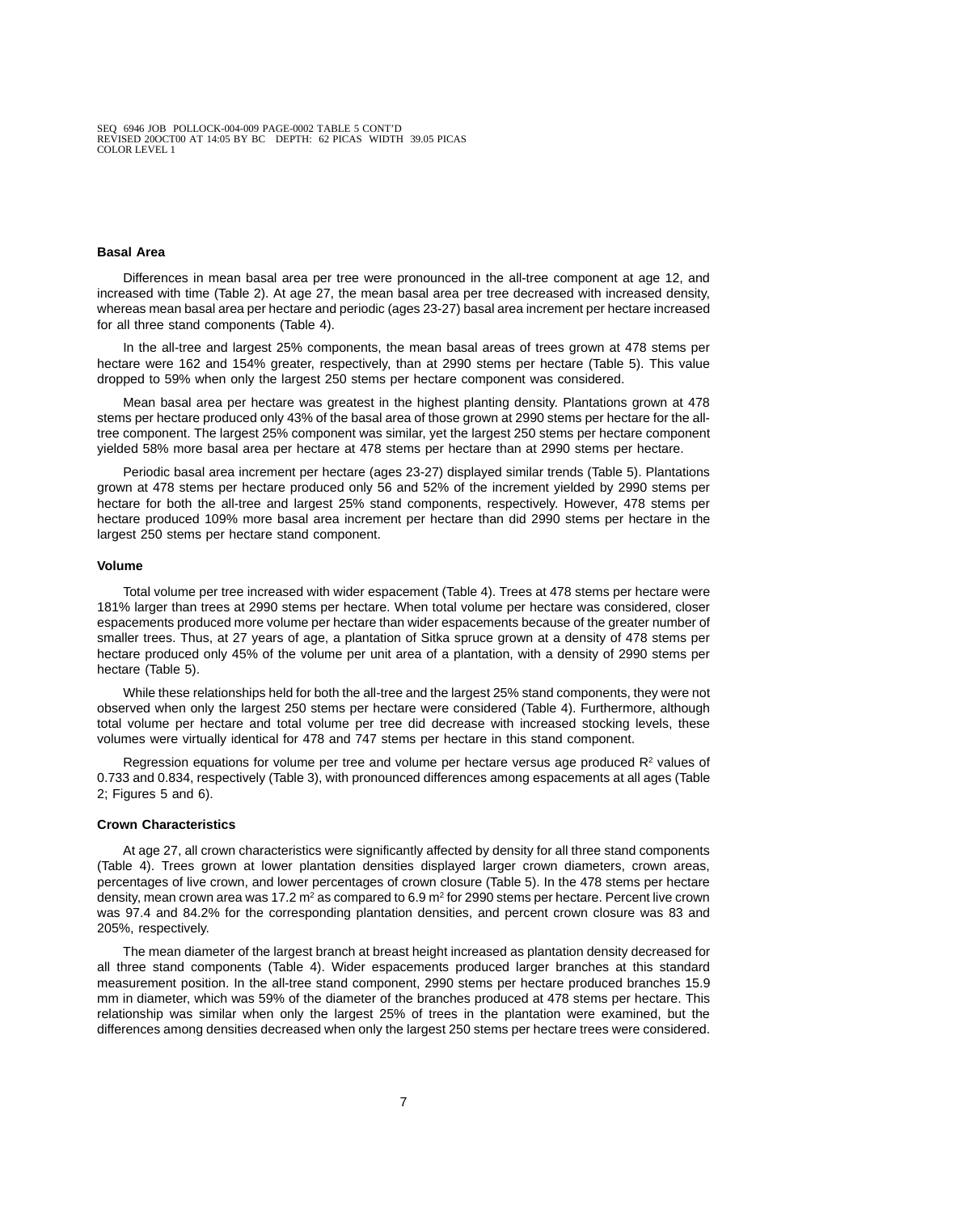|                                                                               | <b>Plantation density</b>  | Stand component mean $\pm$ S.E.                                                      |                                                                                      |                                                                                |  |
|-------------------------------------------------------------------------------|----------------------------|--------------------------------------------------------------------------------------|--------------------------------------------------------------------------------------|--------------------------------------------------------------------------------|--|
| Variable                                                                      | (stems/ha)                 | All trees                                                                            | Largest 25%                                                                          | Largest 250/ha                                                                 |  |
| Mean height<br>(m)                                                            | 478<br>747<br>1329<br>2990 | 10.33±0.19<br>$9.83 \pm 0.24$<br>$9.33 \pm 0.18$<br>$8.93 \pm 0.16$                  | 12.54±0.28<br>11.84±0.26<br>11.53±0.22<br>10.88±0.17                                 | $11.61 \pm 0.18$<br>11.52±0.25<br>11.55±0.25<br>11.39±0.29                     |  |
| Mean top height<br>$(m)^a$                                                    | 478<br>747<br>1329<br>2990 | 12.66±0.26<br>11.98±0.29<br>12.48±0.35<br>$11.71 \pm 0.41$                           | Identical<br>to<br>"All trees"                                                       | Identical<br>to<br>"All trees"                                                 |  |
| Periodic height growth<br>(m, ages 23-27)                                     | 478<br>747<br>1329<br>2990 | $2.02 \pm 0.054$<br>$1.93 \pm 0.083$<br>2.10±0.049<br>1.90±0.044                     | $2.04 \pm 0.109$<br>$1.98 \pm 0.112$<br>$2.25 \pm 0.087$<br>2.07±0.088               | $2.10 \pm 0.066$<br>$1.97 \pm 0.163$<br>$2.19 \pm 0.092$<br>$2.11 \pm 0.125$   |  |
| Arithmetic mean dbhob<br>(cm)                                                 | 478<br>747<br>1329<br>2990 | $19.5 \pm 0.42$<br>17.7±0.51<br>14.6±0.36<br>$12.0 \pm 0.28$                         | 26.1±0.42<br>$23.8 \pm 0.41$<br>20.1±0.50<br>$16.3 \pm 0.30$                         | 22.7±0.37<br>22.4±0.40<br>$20.4 \pm 0.52$<br>$18.1 \pm 0.42$                   |  |
| Quadratic mean dbhob<br>(cma)                                                 | 478<br>747<br>1329<br>2990 | $20.3 \pm 1.13$<br>18.6±1.75<br>$15.2 \pm 1.05$<br>12.4±0.55                         | $26.2 \pm 1.14$<br>24.0±1.22<br>$20.3 \pm 1.43$<br>16.4±0.61                         | $22.9 \pm 1.09$<br>$22.6 \pm 1.47$<br>20.6±1.47<br>$18.1 \pm 1.00$             |  |
| Periodic diameter<br>increment<br>(cm, ages 23-27)                            | 478<br>747<br>1329<br>2990 | $5.6 \pm 0.089$<br>$4.8 \pm 0.138$<br>$3.7 \pm 0.078$<br>$2.5 \pm 0.074$             | $6.8 \pm 0.111$<br>$5.9 \pm 0.102$<br>$4.7 \pm 0.104$<br>$3.3 \pm 0.084$             | $6.1 \pm 0.083$<br>$5.9 \pm 0.207$<br>$4.8 \pm 0.106$<br>$3.5 \pm 0.163$       |  |
| Basal area/tree<br>(cm <sup>2</sup> )                                         | 478<br>747<br>1329<br>2990 | $322 + 13$<br>274±13<br>$185 + 9$<br>$123 \pm 5$                                     | 539±17<br>450±15<br>326±17<br>$212 \pm 8$                                            | 414±14<br>$403 \pm 13$<br>335±18<br>260±13                                     |  |
| Basal area/ha<br>(m <sup>2</sup> /ha) <sup>a</sup>                            | 478<br>747<br>1329<br>2990 | $15.5 \pm 1.7$<br>$20.7 \pm 3.7$<br>$24.3 \pm 3.4$<br>$36.4 \pm 3.2$                 | $6.5 \pm 0.6$<br>$8.5 \pm 0.9$<br>$10.8 + 1.5$<br>$15.7 \pm 1.2$                     | $10.3 \pm 1.0$<br>$10.1 \pm 1.3$<br>$8.4 \pm 1.2$<br>$6.5 \pm 0.7$             |  |
| Periodic basal area<br>increment/ha<br>$(m^2)$ ha, ages 23-27) <sup>a</sup>   | 478<br>747<br>1329<br>2990 | $7.4 \pm 0.6$<br>$9.3 \pm 1.1$<br>$10.5 \pm 1.3$<br>$13.3 \pm 1.4$                   | $2.9 \pm 0.1$<br>$3.6 \pm 0.2$<br>$4.4 \pm 0.5$<br>$5.6 \pm 0.5$                     | $4.8 \pm 0.3$<br>$4.5 \pm 0.3$<br>$3.4 \pm 0.4$<br>$2.3 \pm 0.3$               |  |
| Total volume/tree<br>(m <sup>3</sup> )                                        | 478<br>747<br>1329<br>2990 | $0.163 \pm 0.0084$<br>$0.138 \pm 0.0079$<br>$0.089 \pm 0.0053$<br>$0.058 \pm 0.0029$ | $0.300 \pm 0.0140$<br>$0.238 \pm 0.0115$<br>$0.171 \pm 0.0112$<br>$0.106 \pm 0.0049$ | 0.219±0.0096<br>$0.211 \pm 0.0095$<br>$0.176 \pm 0.0120$<br>$0.134 \pm 0.0082$ |  |
| Total volume/ha<br>$(m^3/ha)^a$                                               | 478<br>747<br>1329<br>2990 | 78±12.6<br>104±24.0<br>117±22.2<br>172±17.5                                          | 36± 4.8<br>45±7.1<br>57±10.0<br>79± 7.3                                              | $55 + 7.9$<br>53±10.0<br>44± 8.1<br>$33 \pm 4.3$                               |  |
| Periodic total volume<br>increment/ha<br>$(m^3)$ ha, ages 23-27) <sup>a</sup> | 478<br>747<br>1329<br>2990 | $43 \pm 6.0$<br>$53 \pm 10.7$<br>59±11.1<br>$75 \pm 9.2$                             | 19± 2.0<br>$23 \pm 2.8$<br>$28 \pm 4.5$<br>$35 + 3.8$                                | $29 \pm 3.5$<br>$27 \pm 3.9$<br>$22 \pm 3.7$<br>15± 2.1                        |  |
| Crown diameter<br>(m)                                                         | 478<br>747<br>1329<br>2990 | 4.60±0.092<br>$4.26 \pm 0.107$<br>$3.74 \pm 0.072$<br>$2.93 \pm 0.052$               | 5.63±0.140<br>4.97±0.125<br>4.30±0.095<br>3.32±0.070                                 | 5.06±0.744<br>4.82±0.575<br>4.29±0.450<br>$3.44 \pm 0.273$                     |  |
| Crown area<br>(m <sup>2</sup> )                                               | 478<br>747<br>1329<br>2990 | 17.2±0.69<br>14.9±0.68<br>$11.3 \pm 0.42$<br>$6.9 + 0.24$                            | $25.2 \pm 1.23$<br>$19.6 \pm 0.98$<br>14.6±0.63<br>$8.8 \pm 0.35$                    | 20.5±0.80<br>$18.5 \pm 0.73$<br>14.6±0.70<br>$9.3 \pm 0.43$                    |  |

<span id="page-13-0"></span>TABLE 5. Means and standard errors for 18 variables in four espacements of 27-year-old Sitka spruce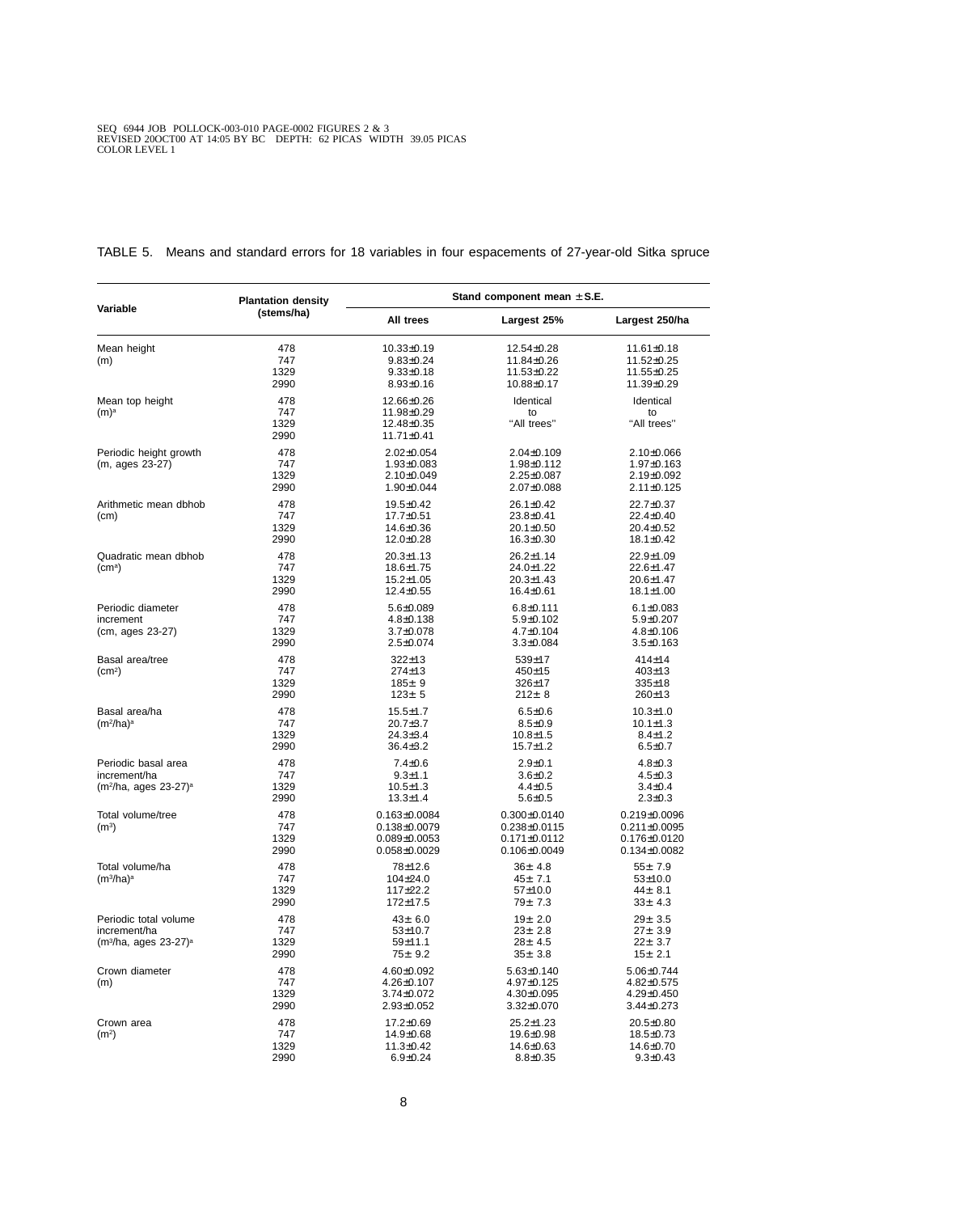# TABLE 5. Continued

|                       | <b>Plantation density</b> |                  | Stand component mean $\pm$ S.E. |                  |
|-----------------------|---------------------------|------------------|---------------------------------|------------------|
| Variable              | (stems/ha)                | All trees        | Largest 25%                     | Largest 250/ha   |
| Height to lowest      | 478                       | $0.25 \pm 0.012$ | $0.22 \pm 0.024$                | $0.23 \pm 0.014$ |
| living branch         | 747                       | $0.29 \pm 0.018$ | $0.23 \pm 0.039$                | $0.23 \pm 0.026$ |
| (m)                   | 1329                      | $0.41 \pm 0.023$ | $0.43 \pm 0.060$                | $0.43 \pm 0.066$ |
|                       | 2990                      | $1.42 \pm 0.044$ | 1.77±0.090                      | $1.87 \pm 0.188$ |
| Percent live crown    | 478                       | $97.4 \pm 0.15$  | $98.3{\pm}0.19$                 | $98.0 \pm 0.13$  |
|                       | 747                       | 96.7±0.22        | 98.0±0.32                       | 97.9±0.23        |
|                       | 1329                      | $95.5 \pm 0.25$  | $96.4 \pm 0.46$                 | $96.4 \pm 0.51$  |
|                       | 2990                      | 84.2±0.38        | 83.8±0.68                       | $83.8 \pm 1.41$  |
| Percent crown closure | 478                       | $83\pm8.3$       |                                 |                  |
|                       | 747                       | $113 \pm 15.3$   |                                 |                  |
|                       | 1329                      | 149±12.6         |                                 |                  |
|                       | 2990                      | 205±12.0         |                                 |                  |
| Diameter of           | 478                       | $26.8 \pm 0.45$  | $31.1 \pm 0.75$                 | $28.9 \pm 0.52$  |
| largest branch        | 747                       | $22.8 \pm 0.44$  | 27.0±0.74                       | $25.9 \pm 0.59$  |
| at breast height      | 1329                      | $19.4 \pm 0.38$  | 24.1±0.55                       | $24.5 \pm 0.57$  |
| (mm)                  | 2990                      | 15.9±0.32        | $19.6 \pm 0.53$                 | $21.1 \pm 0.80$  |

<span id="page-14-0"></span> $a$  Based on plot means (n = 3).



FIGURE 4. Diameter distribution of 27-year-old Sitka spruce for the all-tree stand component.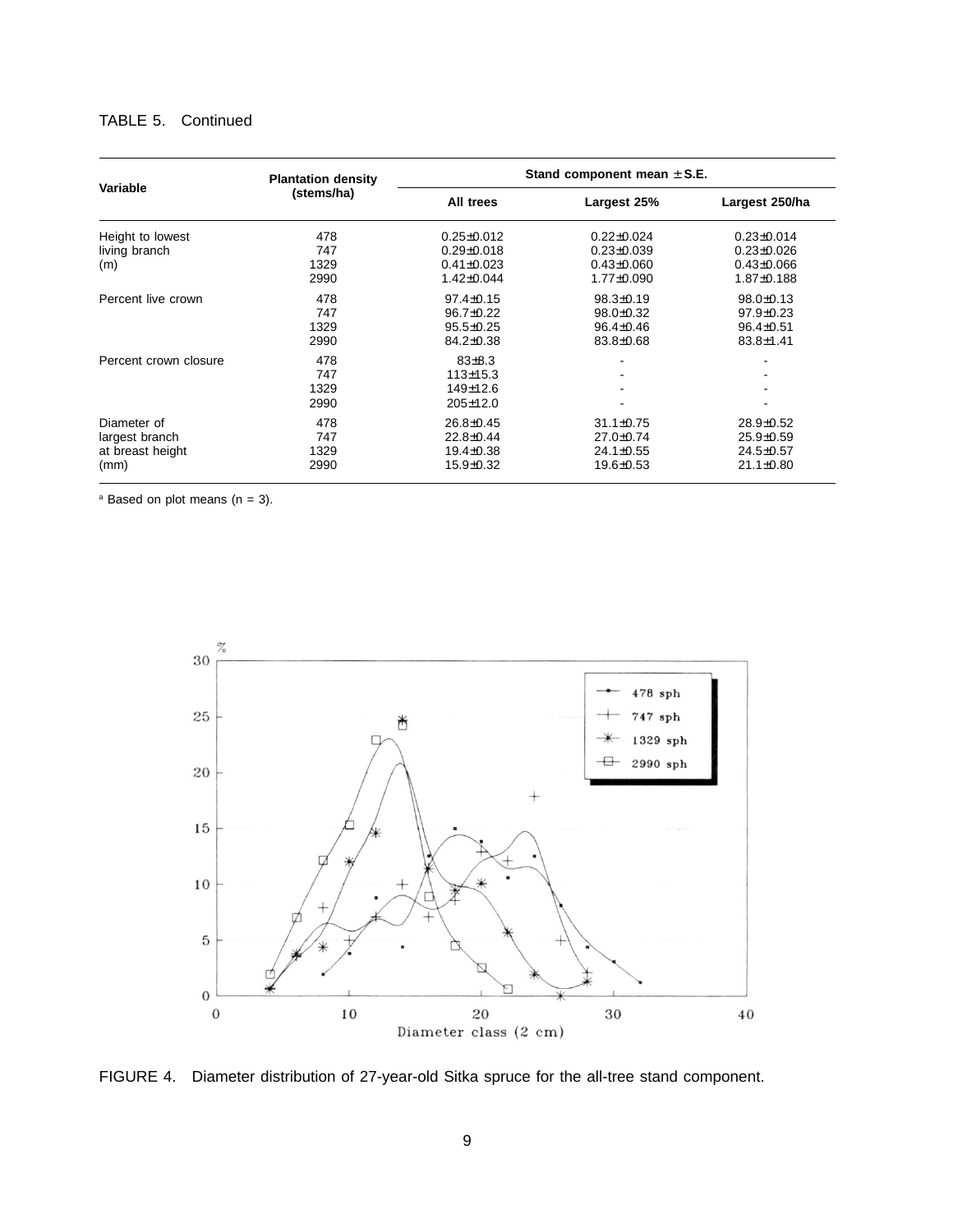<span id="page-15-0"></span>

<span id="page-15-1"></span>FIGURE 5. Volume/tree of Sitka spruce versus age for the all-tree stand component.



FIGURE 6. Volume/ha of Sitka spruce versus age for the all-tree stand component.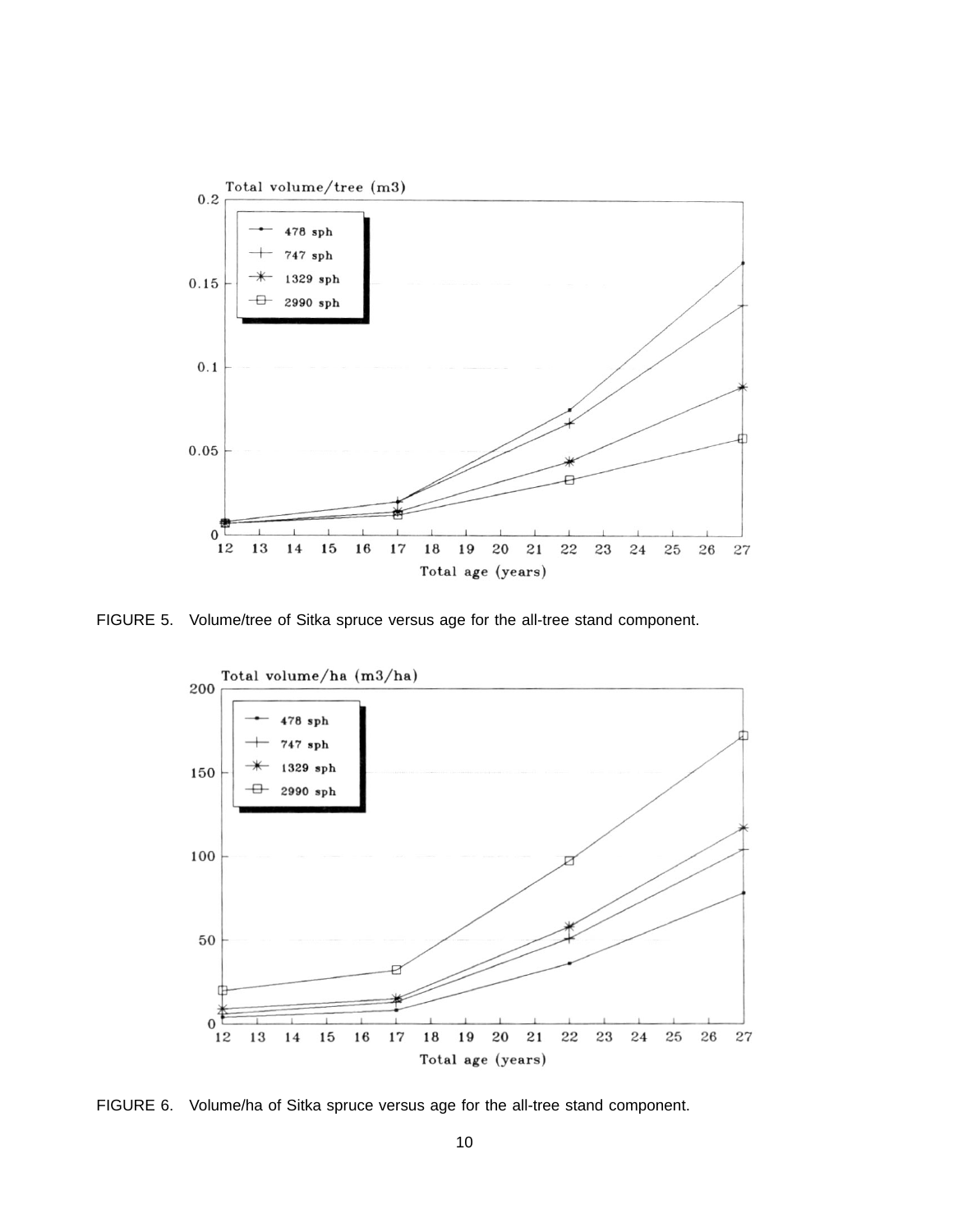## **DISCUSSION AND CONCLUSIONS**

<span id="page-16-0"></span>In this experiment, individual trees were found to respond dramatically to lower planting densities. They displayed larger diameters, basal areas, crown widths, and branch diameters. These differences were most pronounced in the all-tree and largest 25% stand components. Although the mean diameters were smaller at close espacements, in these components the total volume per hectare was 120% greater at 2990 stems per hectare than at 478 stems per hectare. The consistently smaller branch diameters, more rapid initiation of crown lift, and higher expected wood density (Brazier 1970) are related factors that favor high plantation densities when only these stand components are examined. Conversely, at the highest density examined, 98.7% of this volume consisted of small diameter wood less than 20 cm dbhob.

Analysis of the largest 250 stems per hectare provided a somewhat different perspective. In this component, which represents the largest crop trees, many of the diameter and basal area differences were not pronounced at age 23. By age 27, however, these differences became significant. Lower densities produced somewhat larger trees (but not significantly so) with greater crown areas and branch diameters. The major difference between the 250 stems per hectare stand component and the others is the reversal of the trend for total volume per hectare production. The 478 and 747 stems per hectare densities produced 64% more volume per hectare than at 2990 stems per hectare.

Calculated from regional site index equations (B.C. Ministry of Forests and Lands 1987), the experimental area is of medium productivity with a site index of 28 m at 50 years reference age. The regression equations in this study indicate an average of 8.6 years from seed are required to reach breast height. Despite the moderate productivity of the site, 2990 and 478 stems per hectare stand densities produced periodic mean annual increments, over the last 4 years, of 18.8 and 10.8 m3/ha per year. Using the Forestry Commission yield model in which thinnings are recovered, a culmination m.a.i. of 12.5 m<sup>3</sup>/ha per year is predicted, with a 60-year rotation age. The B.C. Forest Service unadjusted model (without thinning) predicts a technical rotation of 70 years with a m.a.i. of 9.1 m<sup>3</sup>/ha per year.

Although mean height and top height were not dramatically affected by plantation density, plot means did exhibit a gradient with shorter trees at higher densities. These findings are consistent with Kilpatrick et al. (1981) and Evert (1971), but do not support the work by Hamilton and Christie (1974) who noted that the height of Sitka spruce in Britain decreased with lower plantation densities.

Branch diameter and crown characteristics were strongly influenced by initial espacement. At age 23, the crown closure at 2990 stems per hectare was 137%, at which time crown lift was under way. By age 27, crown closure in this density reached 205% with an average height to live crown of 1.42 m. Crown lift at 1329 stems per hectare was apparent at a crown closure of 149%. It appears that crown lift begins at a closure of 130% in the density ranges studied. The authors of this study suggest that the same branch diameter, crown diameter, and crown closure relationships apply for the lower 2 or 3 m of bole among all espacements. In such a case, knot size at the time of crown lift is predicted to be 123% larger at 478 stems per hectare than at 2990 stems per hectare for the all-tree stand component. The result will be a 3.5 cm average knot size in the lower bole of Sitka spruce grown at 478 stems per hectare.

These data suggest the silviculturist has some flexibility when choosing plantation stocking levels over the first 20 years of growth. There were smaller differences among espacements, particularly in volume per tree and volume per hectare, when a standard number of crop trees per hectare are compared. In the more remote locations of North America, where only a few stand entries are economically feasible and a premium is placed on saw timber, the silviculturist may wish to minimize stand establishment and thinning costs by reducing the number of planted seedlings. This concentrates growth on crop trees, increases piece size, and reduces technical rotation length. In such situations, total volume production is always less at wider espacement, but the production of saw timber is higher.

Kilpatrick et al. (1981) noted that sawlog volume production in unthinned 31-year-old stands peaked at approximately 1450 stems per hectare when measured to a 14-cm top, and at 725 stems per hectare when measured to a 20-cm top. In this study, however, applying merchantability limits to crop trees with a projected culmination of m.a.i. at 60-70 years would be premature.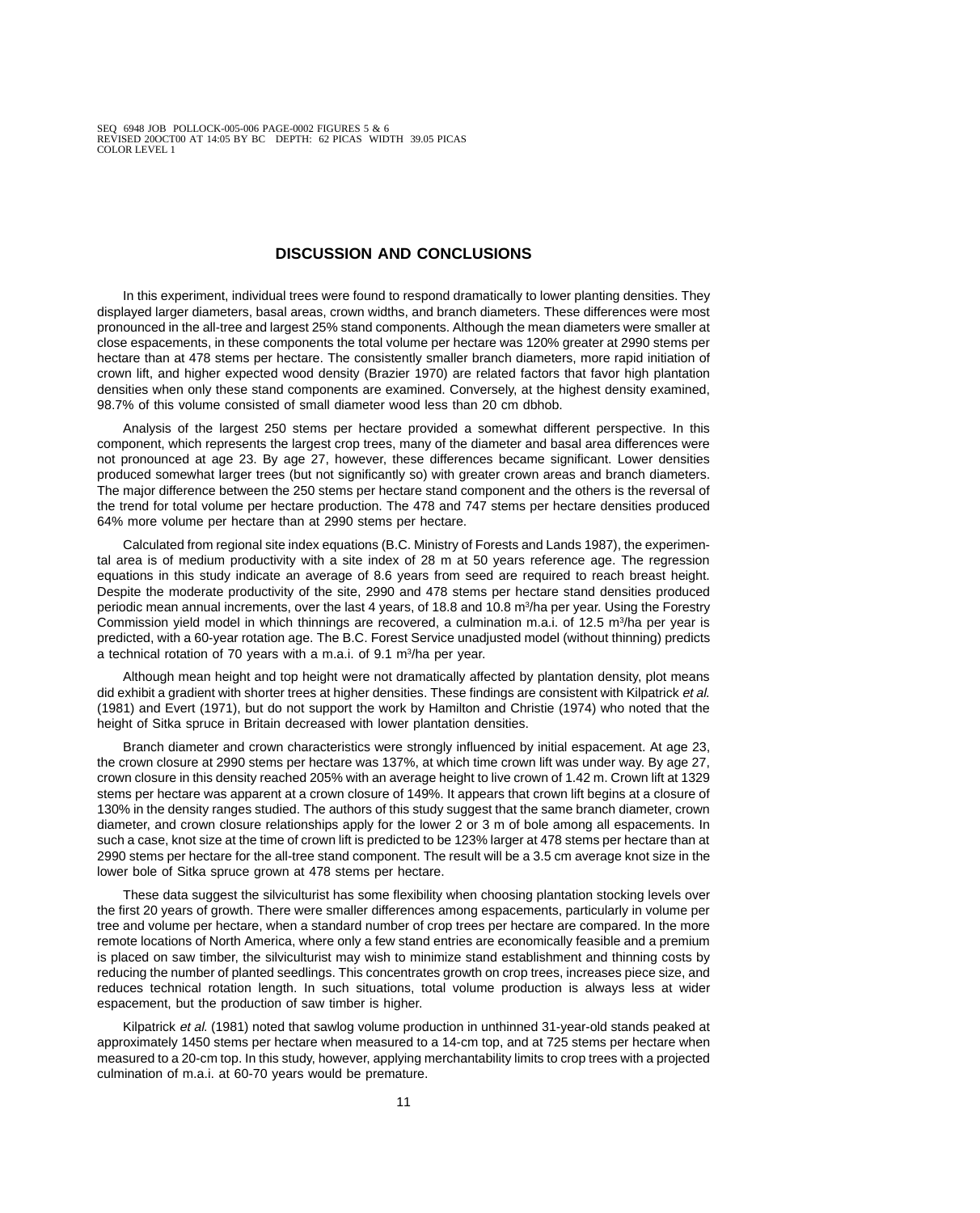The lower practical limit to plantation density is influenced by both branch diameter and reduced wood density. This experiment indicates stands established at or below 500 stems per hectare will produce large branches. Thus, such low densities are justified only when pruning operations are feasible. The data also indicate that stand densities above 2000 stems per hectare needlessly accrue volume on non-crop trees that will be removed by precommercial thinning during the first 10-20 years.

After thinning, crop trees originally grown at excessively high densities will display smaller crown areas that require more time to occupy the site. The shift in individual tree characteristics, displayed between ages 23 and 27 in this study, clearly suggests a thinning window at age 15-20, prior to large reductions in crown area and diameter increment.

Given the equivalent volume per tree and volume per hectare responses of crop trees at 747 and 1329 stems per hectare, plantation densities in the 800-1400 stems per hectare range would allow for either precommercial thinning or no treatment, and the option for a commercial thinning is retained. These recommendations assume, however, that the production of saw timber remains the management objective.